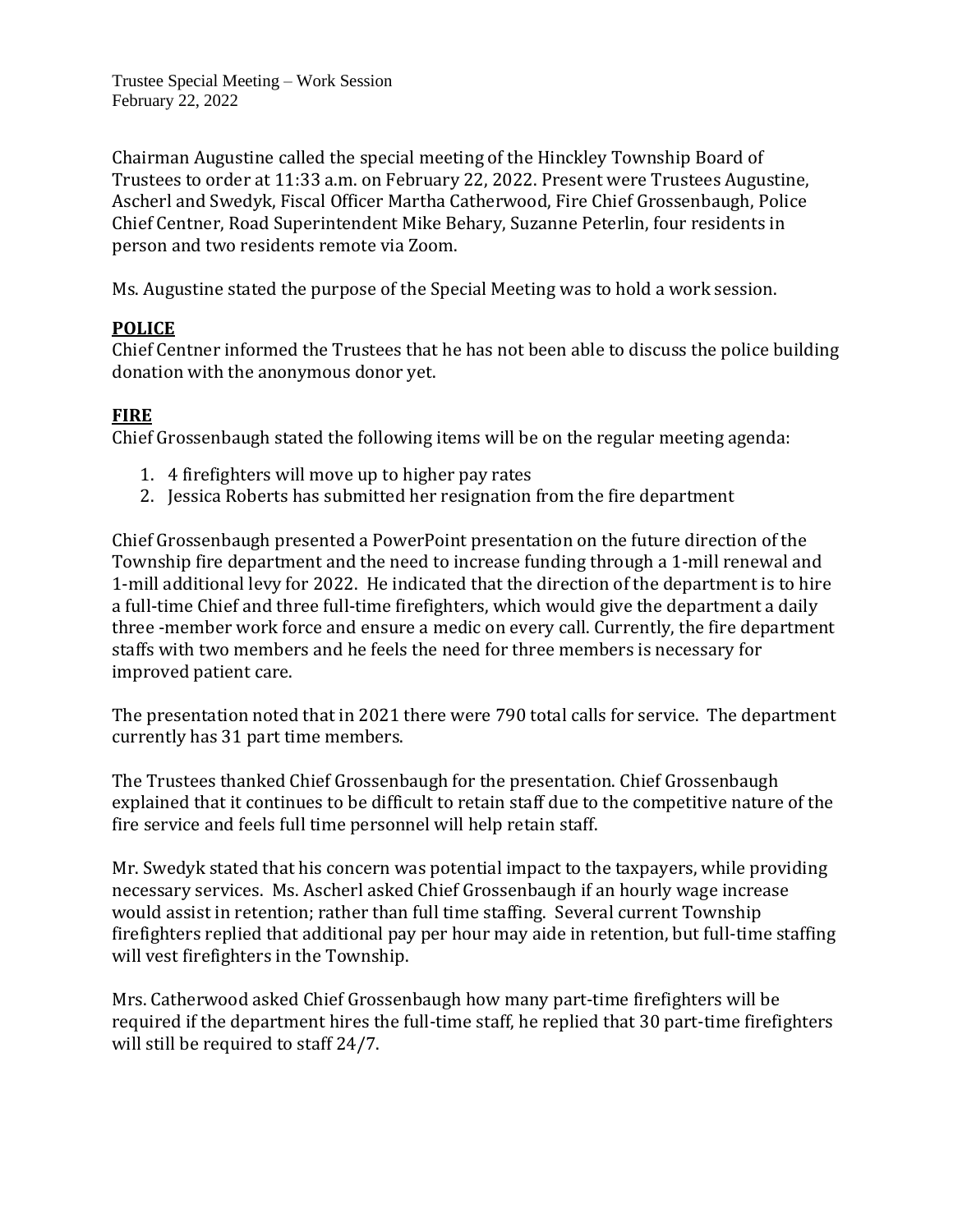Trustee Special Meeting – Work Session February 22, 2022

Dave Manley, President of the Hinckley Historical Society informed the Trustees that the Historical Building may need a furnace repair or replacement. He provided a quote from S & S Heating. Mr. Behary will look into the concern.

### **SERVICE**

Mr. Behary informed the Trustees that representatives of the Medina County Engineers Office will attend the next work session to answer questions about potential Township subdivision standard changes.

Mr. Behary is also obtaining quotes for replacing town hall exterior doors.

# **ZONING**

Ms. Augustine is working Zoning Inspector Tom Wilson and Zoning Secretary Suzanne Peterlin on reviewing the Zoning Fee Schedule.

# **TRUSTEES**

Mr. Swedyk discussed his conversation with Assistant Medina County Prosecutor Brian Richter about defining a "resident" in order to allow, with Trustee approval, the purchase of cemetery lots by former residents of the Township. Mr. Richter suggested reviewing the language used by Granger Township for this allowance.

A discussion regarding dates for putting the east wall of the former fire station energy efficiency project out for bid were offered and will be placed in the next regular meeting agenda.

Mr. Swedyk stated that he would like to require exit interviews for employees leaving Township employment. He feels that these mandatory meetings would be helpful in determining areas to improve upon.

Mr. Swedyk added that he had attended a recent Medina County Sheriff's Office Dispatch meeting. The Sheriff's Office would like all dispatch contracts to model the 5-year contract Chief Centner negotiated in 2019. The Hinckley Township contract is currently in year 3 of a 5-year term.

Ms. Augustine informed the Trustees that HB 55 passed, allowing for virtual meetings. She also stated that the Township will celebrate its 200th Anniversary in 2025.

The Trustees discussed the proposed scope of work for the Township website update. It was decided that each Trustee will choose a vendor to present their services at a future work session. Functionality, ADA compliance and the ability to link with Zoom were identified as necessary components of any website update.

The Trustees will post an opening for the remaining Zoning Commission Alternate position.